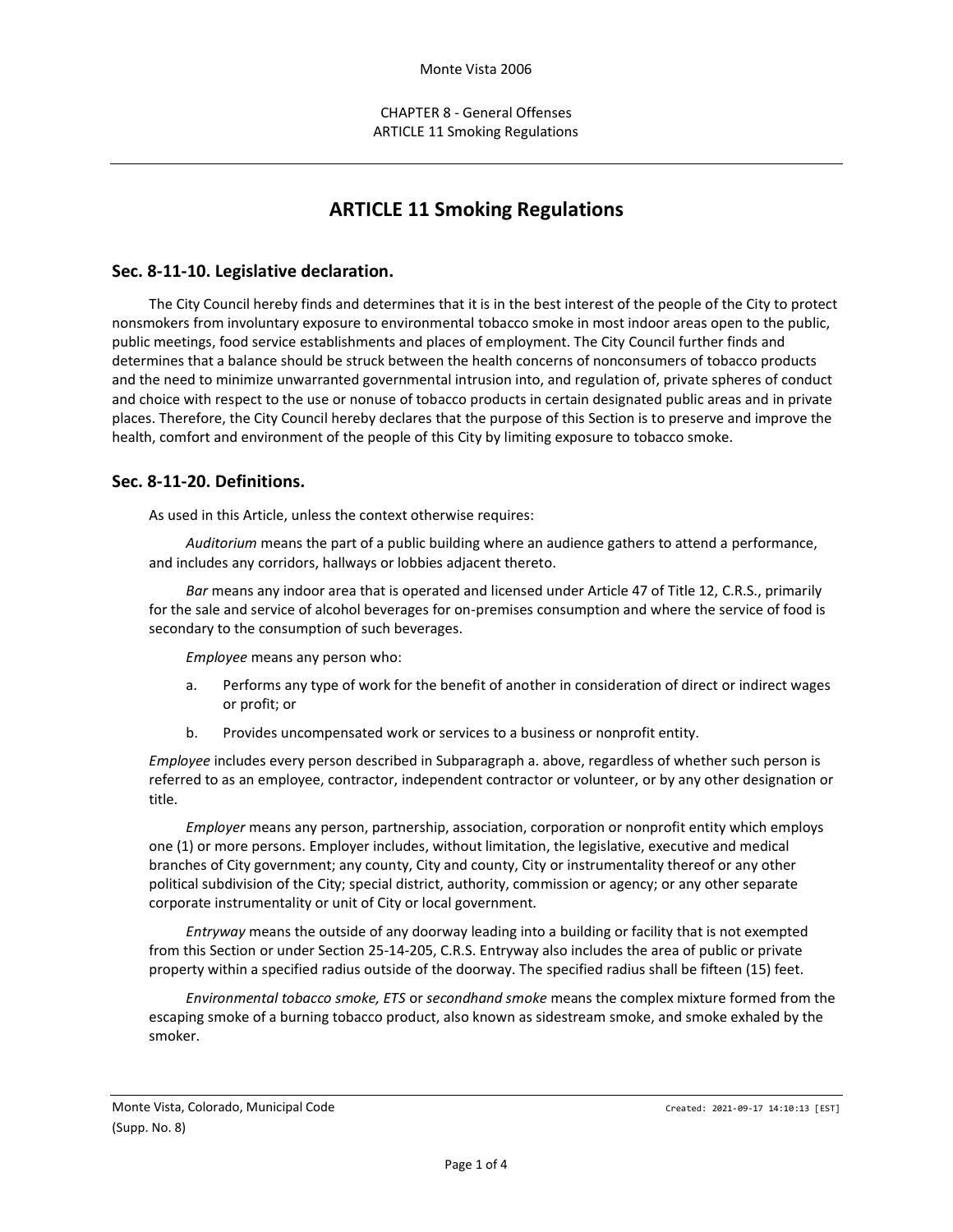*Food service establishment* means any indoor area or portion thereof in which the principal business is the sale of food for on-premises consumption. The term includes, without limitation, restaurants, cafeterias, coffee shops, diners, sandwich shops and short-order cafes.

*Indoor area* means any enclosed area or portion thereof. The opening of windows or doors, or the temporary removal of wall panels, does not convert an indoor area into an outdoor area. For the purpose of this Article, indoor area shall include all public seating areas in Ski Hi Park, whether covered or uncovered, as well as the seating area of any temporary or permanent structure for public events.

*Place of employment* means any indoor area or portion thereof under the control of an employer in which employees of the employer perform services for or on behalf of the employer.

*Public building* means any building owned or operated by:

- a. The City, including the legislative, executive and judicial branches of City government;
- b. The county, City and county, City or instrumentality thereof, or any other political subdivision of the City, a special district, an authority, a commission or an agency; or
- c. Any other separate corporate instrumentality or unit of the City.

*Public meeting* means any meeting open to the public pursuant to Part 4 of Article 6 of Title 24, C.R.S., or any other law of this City.

*Smoke-free work area* means an indoor area in a place of employment where smoking is prohibited under this Article.

*Smoking* means the burning of a lighted cigarette, cigar, pipe or any other matter or substance that contains tobacco.

*Tobacco* means cigarettes, cigars, cheroots, stogies and periques; granulated, plug-cut, crimp-cut, ready-rubbed and other smoking tobacco; snuff and snuff flour; Cavendish; plug and twist tobacco; fine-cut and other chewing tobacco; shorts, refuse scraps, clippings, cuttings and sweepings of tobacco; and other kinds and forms of tobacco prepared in such manner as to be suitable for chewing or for smoking in a cigarette, pipe or otherwise, or both for chewing and smoking. Tobacco also includes cloves and any other plant matter or product that is packaged for smoking.

*Tobacco business* means a sole proprietorship, corporation, partnership or other enterprise engaged primarily in the sale, manufacture or promotion of tobacco, tobacco products or smoking devices or accessories, either at wholesale or retail, and in which the sale, manufacture or promotion of other products is merely incidental.

*Work area* means an area in a place of employment where one (1) or more employees are routinely assigned and perform services for or on behalf of their employer.

# **Sec. 8-11-30. General smoking restrictions.**

Except as provided in Section 8-11-40 below, and in order to reduce the levels of exposure to environmental tobacco smoke, smoking shall not be permitted and no person shall smoke in any indoor area, including but not limited to:

- (1) Public meeting places.
- (2) Elevators.
- (3) Grocery stores.
- (4) Gymnasiums.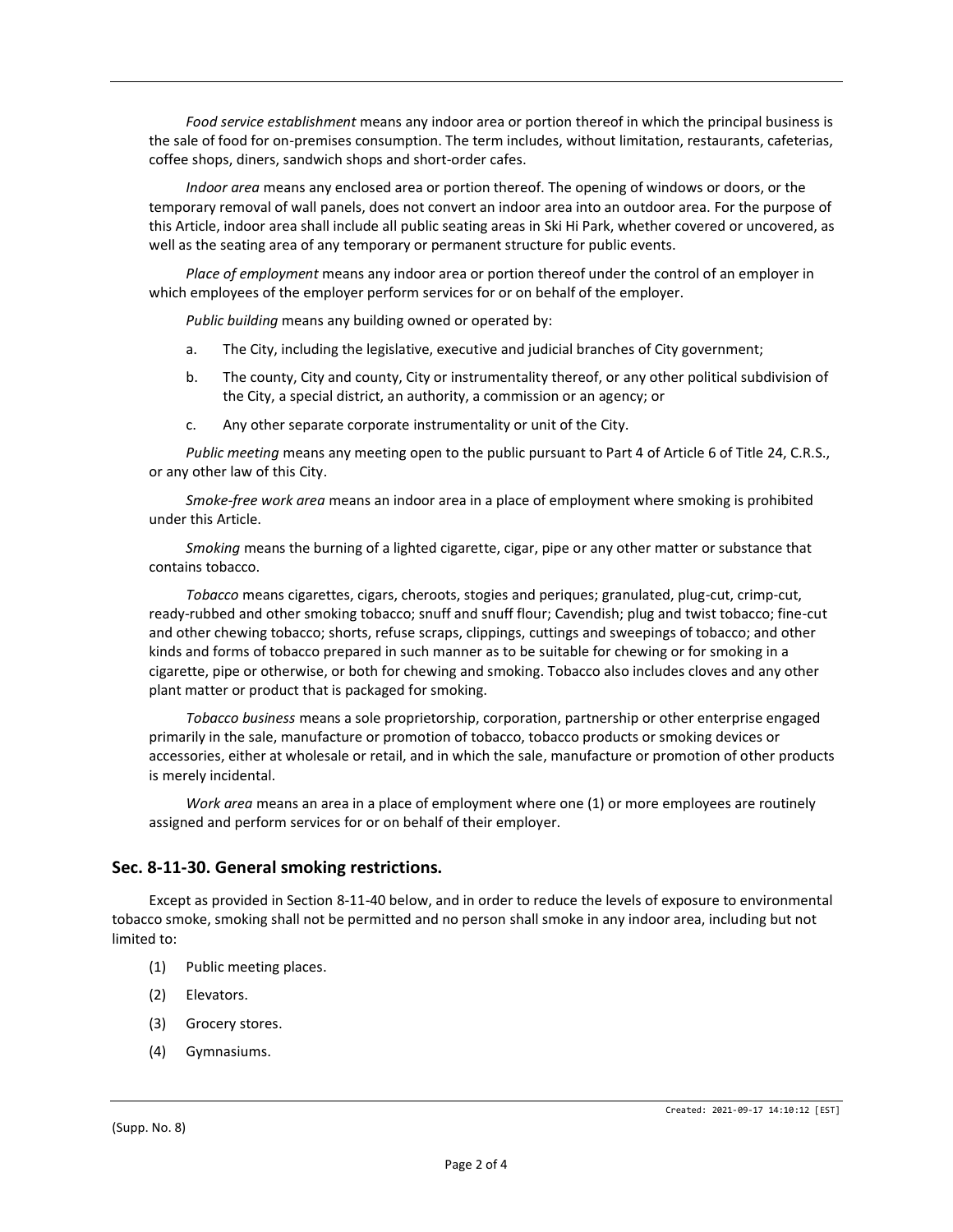- (5) City Hall.
- (6) Child day care facilities.
- (7) Health care facilities, including hospitals, health care clinics, doctor's offices and other health carerelated facilities.
- (8) Any place of employment that is not exempted.
- (9) In the case of employers who own facilities otherwise exempted from this Article, each such employer shall provide a smoke-free work area for each employee requesting not to have to breathe environmental tobacco smoke. Every employee shall have a right to work in an area free of environmental tobacco smoke.
- (10) Food service establishments.
- (11) Bars.
- (12) Indoor sports arenas.
- (13) Restrooms, hallways and other common areas in public and private buildings, condominiums and other multiple-unit residential facilities.
- (14) Restrooms, lobbies, hallways and other common areas in hotels and motels, and in at least seventy-five percent (75%) of the sleeping quarters within a hotel or motel that are rented to guests.
- (15) Bowling alleys.
- (16) Billiard or pool halls.
- (17) Facilities in which games of chance are conducted.
- (18) The common areas of retirement facilities, publicly owned housing facilities and nursing homes, not including any resident's private residential quarters.
- (19) Public buildings.
- (20) Auditoriums.
- (21) Theaters.
- (22) Museums.
- (23) Libraries.
- (24) Public and nonpublic schools, other educational and vocational institutions and the entryways of all such buildings and facilities.

#### **Sec. 8-11-40. Exceptions.**

This Article shall not apply to:

- (1) Private homes, private residences and private automobiles; except that this Article shall apply if any such home, residence or vehicle is being used for child care or day care, or if a private vehicle is being used for the public transportation of children or as part of health care or day care transportation.
- (2) Limousines under private hire.
- (3) A hotel or motel room rented to one (1) or more guests if the total percentage of such hotel or motel rooms in such hotel or motel does not exceed twenty-five percent (25%).
- (4) Any retail tobacco business.